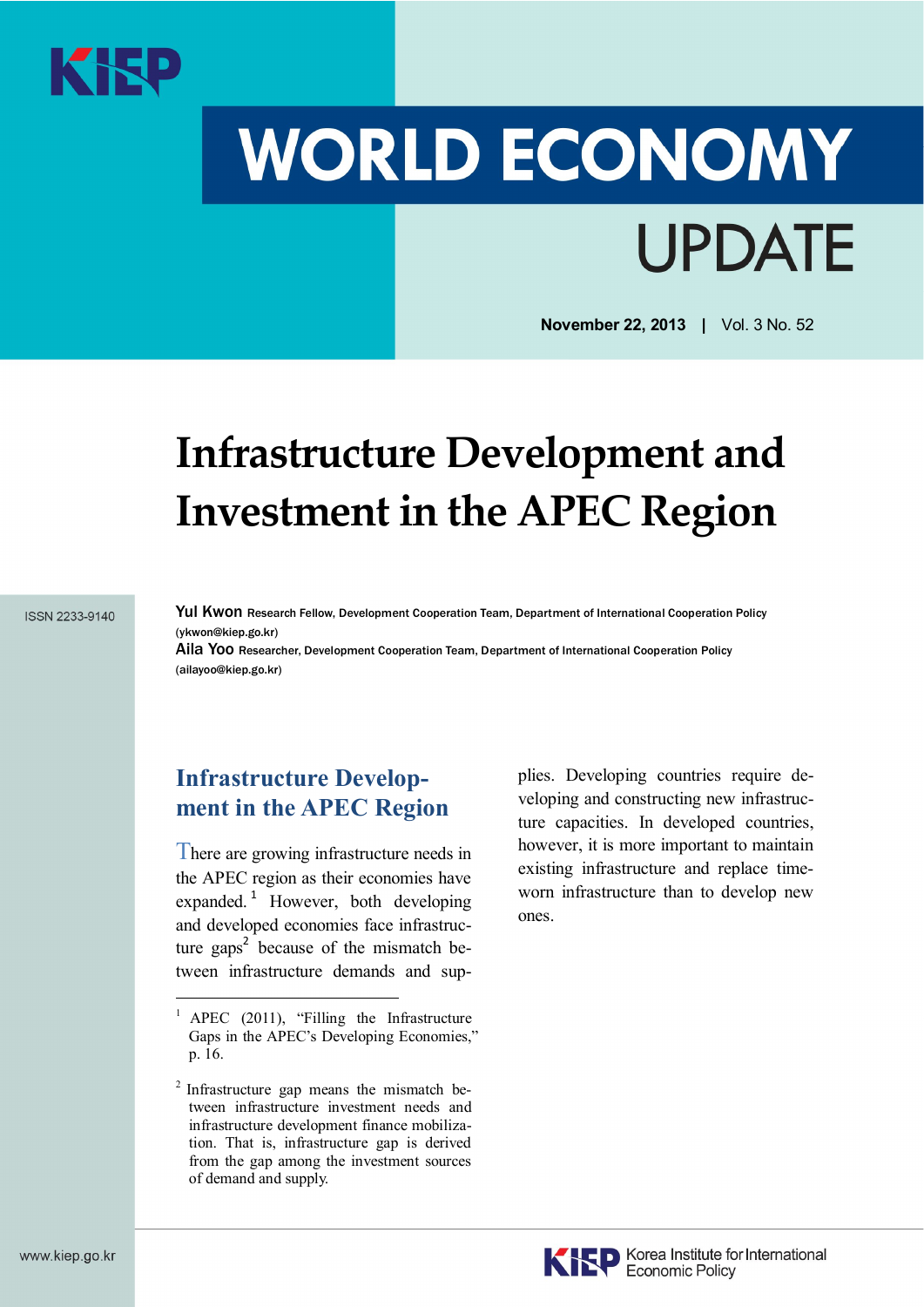In most of the APEC member economies, electricity production and electricity consumption per capita in 2010 have increased compared to those of 1990. However, 800 million people in Asia still have no access to basic electricity services.<sup>3</sup> In addition, electricityrelated infrastructure should be expanded to meet the increased demands brought about by economic growth, population growth and industrialization.

Transportation infrastructure has also been improved compared to that of 1990. In general, total road networks, road density, percentage of paved roads, and total rail route have been expanded and increased. However, the expanded infrastructure is still not sufficient to be able to satisfy the basic infrastructure needs in most developing countries because the initial infrastructure was very poor. In addition, emerging economies, such as China, Russia, and Indonesia, also have to enlarge transport infrastructure capacity to satisfy the demands derived from expansion of economy and to pursue sustainable development.

Telecommunication and ICT infrastructure also ought to be enlarged even if the number of fixed broadband and mobile cellphone subscribers increased for the period 2000–2012. This is because the number of subscriptions of fixed broadband Internet in developing countries is less than 20 out of 100 and thus, the demands for it will continue to increase. Furthermore, as the penetration rates of smartphones and tablet PCs increase, infrastructure related to wireless Internet networks need to be additionally constructed as well.

As shown in Table 1, Asia's infrastructure needs amount to approximately USD 8.22 trillion during the period 2010–2020 according to ADB's estimation. This means USD 800 billion are needed annually to meet the investment demands of the region.<sup>4</sup> Around 68% of them are required for newly constructed infrastructure and the remaining 32% are required for maintenance or replacement of existing infrastructure. <sup>5</sup> However, half of the total infrastructure investment demands in Asia come from China.

The infrastructure needs in East and Southeast Asia, where a lot of APEC member economies are included, are the highest among Asia region. This is because infrastructure demands of emerging economies, such as China and Indonesia are growing as their scales of economy become larger and larger. Figure 1 represents the infrastructure investment demands of East and Southeast Asia as a percentage of the estimated GDP by sector for the period 2010– 2020. Total infrastructure investment needs account for 5.54% of the estimated GDP. Electricity-related infrastructure investments are mostly needed throughout the region and this is followed by transportation, telecommunications and water and sanitation.

<sup>&</sup>lt;sup>3</sup> Kim, G. (2011), "Key Challenges and Role of ADB in Infrastructure", Paper Presented in the Conference on Infrastructure Growth and Poverty Reduction, 14-15 April, ADB Headquarters, Manila. Recitation: Brooks and Go (2011), "Infrastructure's Role in Sustaining Asia's Growth," ADB Working Paper, p. 2.

<sup>4</sup> ADB (2012), Infrastructure for Asian Connectivity, p. 32. 5 Ibid.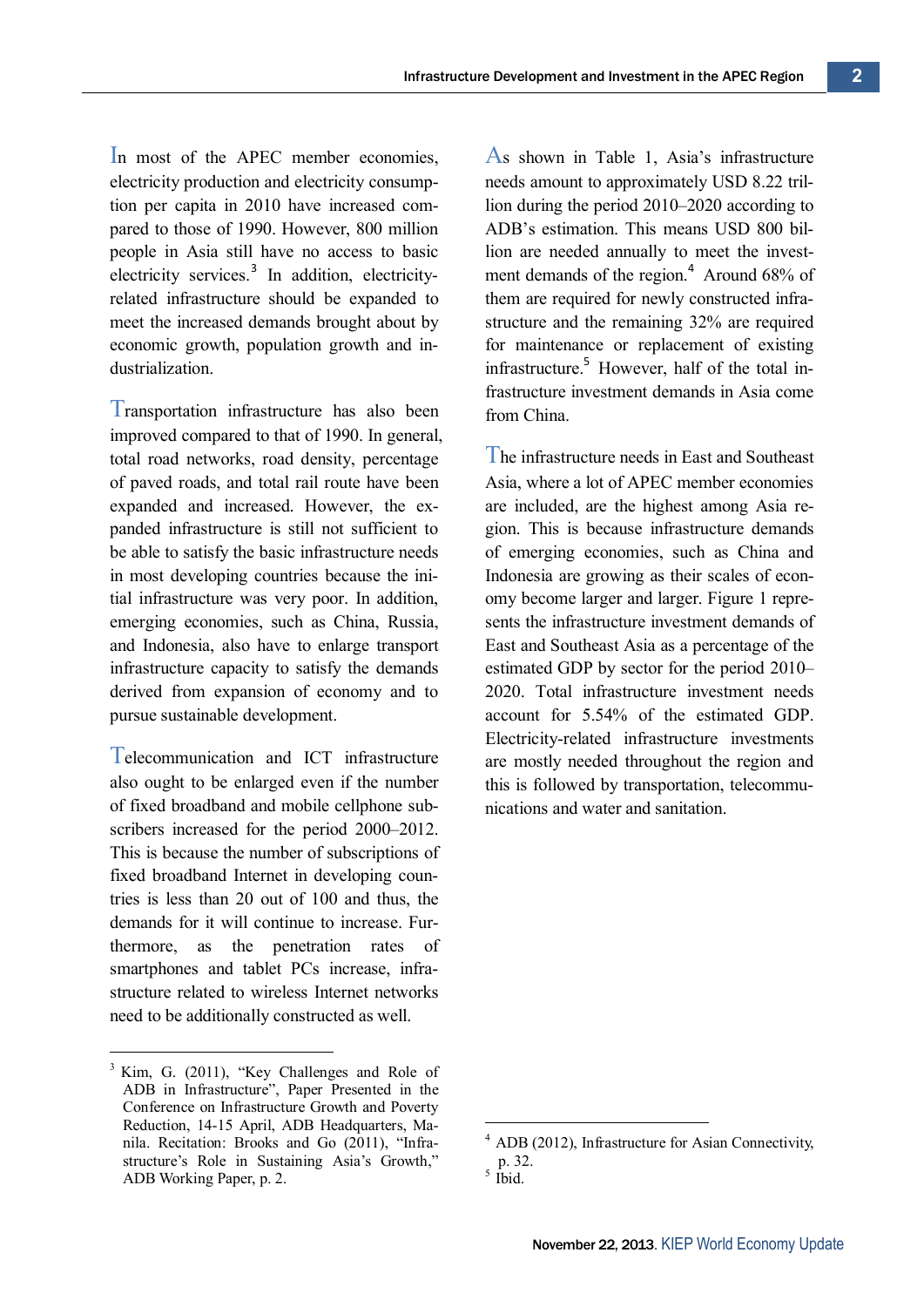|                         |                                              |                                        |                            | (2008 USD million)        |
|-------------------------|----------------------------------------------|----------------------------------------|----------------------------|---------------------------|
|                         | <b>Total invest-</b><br>ment needs<br>$(\%)$ | <b>Estimated in-</b><br>vestment needs | Investments as % of total  |                           |
|                         |                                              |                                        | <b>New capacity</b><br>(%) | <b>Maintenance</b><br>(%) |
| East and Southeast Asia | 66.553                                       | 5,472,327                              | 71                         | 29                        |
| China                   | 53.118                                       | 4,367,642                              | 72                         | 28                        |
| Mongolia                | 0.122                                        | 10,069                                 | 37                         | 63                        |
| Malaysia                | 2.287                                        | 188,084                                | 79                         | 21                        |
| Thailand                | 2.103                                        | 172,907                                | 72                         | 28                        |
| Indonesia               | 5.476                                        | 450,304                                | 70                         | 30                        |
| Philippines             | 1.546                                        | 127,122                                | 53                         | 47                        |
| Lao Republic            | 0.138                                        | 11,375                                 | 56                         | 44                        |
| Myanmar                 | 0.264                                        | 21,689                                 | 56                         | 44                        |
| Cambodia                | 0.163                                        | 13,364                                 | 51                         | 49                        |
| Viet Nam                | 1.335                                        | 109,761                                | 53                         | 47                        |
| Central Asia            | 4.544                                        | 373,657                                | 54                         | 46                        |
| South Asia              | 28.829                                       | 2,370,497                              | 63                         | 37                        |
| The Pacific             | 0.073                                        | 6,023                                  | 30                         | 70                        |
| Total of Asia           | 100                                          | 8,222,503                              | 68                         | 32                        |

#### Table 1. Asia's Infrastructure Needs by Region, 2010–2020

Source: ADB (2012), Infrastructure for Asian Connectivity, p. 33-34.

#### Figure 1. East and Southeast Asia's Infrastructure Investment Needs as a percentage of the Estimated GDP by Sector, 2010-2020



Source: ADB(2012), Infrastructure for Asian Connectivity, p. 38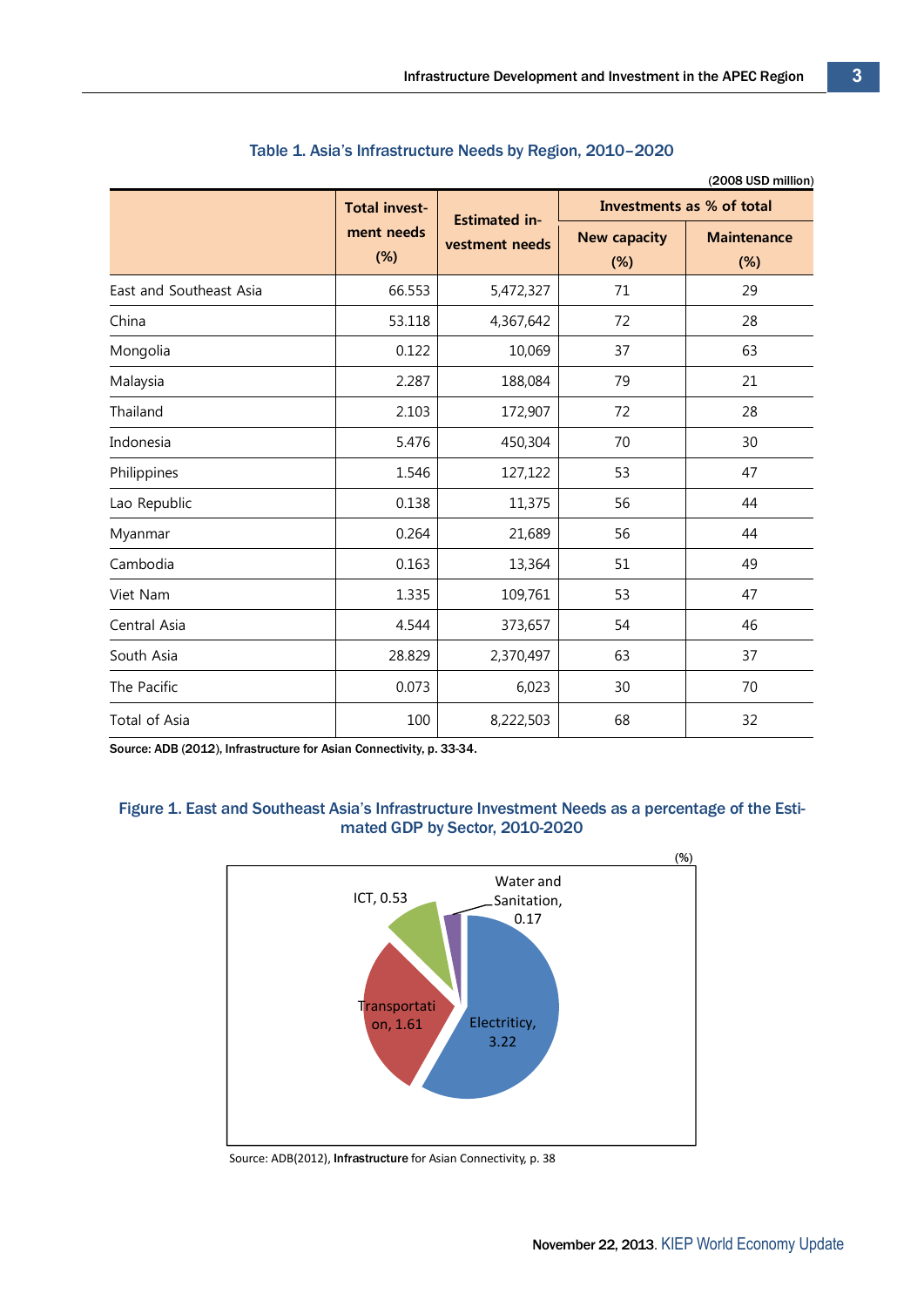# **Multi-Year Plan on Infrastructure Development and Investment**

Infrastructure development and investment have direct and indirect impacts on the economic growth and poverty reduction. Thus, international communities, including APEC, pay attention to the issue. In line with this, they have shared that it is important to pursue economic growth through infrastructure development and investment and connectivity across regions. As the public finance is not enough to back up all infrastructure investment needs after the financial crisis, they also try to work out measures to increase private sector participation and to mobilize private finance.

APEC member countries and stakeholders have been discussing the infrastructure development and investment, financing mobilization, and measures to promote private investment including Public-Private Partnerships (PPP). In 2010, Economic Leaders discussed the role of APEC to promote economic growth through infrastructure development by sharing best practices relating to PPP projects, and providing innovative solutions, technical assistance, and advisory services to extend the mobilization of both private and public finance. In 2011, the Finance Ministers emphasized that the increase in infrastructure investment and improvement of service will play a key role in achieving economic recovery and sustainable economic growth in the Asia-Pacific region. Moreover, they shared opinions on expanding private financing mobilization through consultation with market participants in the infrastructure capital mobilization market. In 2012, Economic Leaders perceived that private investment plays an important role in regional infrastructure construction and recommended to implement the much broader

project by taking advantage of PPP.

In 2013, the APEC discussion on Infrastructure Investment and Development has begun in earnest. Indonesia, the chair of APEC 2013, suggested the Multi-Year Plan on Infrastructure Development and Investment (MYPIDI), and the plan was approved as a part of the annexes to the 21st Leaders' Declaration. <sup>6</sup> The development of physical infrastructure such as cross-border transportation does not only reinforce the connectivity between the regions, but it also improves the supply chain connectivity. This could realize the Bogor Goals, committed to achieve the free and open trade and investment facilitation within the Asia-Pacific region until 2020 by further reducing barriers to trade and investment and by promoting the free flow of goods, services, and capital.<sup>7</sup>

The initial period of MYPIDI is from 2013 to 2016 and the plan suggested four workstreams which could provide guidance on infrastructure development and investment. APEC member economies will build a proper institutional environment to maximize the participation of the private sector in the infrastructure sector through MYPIDI The four workstreams are as follows:

1. Fostering a business-friendly environment for infrastructure development and investment through a solid regulatory framework, that minimizes uncertainty and maximizes transparency and predictability

<sup>6</sup> Economic Leaders also approved the "APEC Framework on Connectivity," which tries to strengthen physical connectivity, institutional connectivity, and people-to-people connectivity. Infrastructure development is related to physical connectivity.

<sup>7</sup> http://www.apec.org/About-Us/About-APEC/Achievements-and-Benefits/Bogor-Goals.aspx (accessed October 15, 2013)